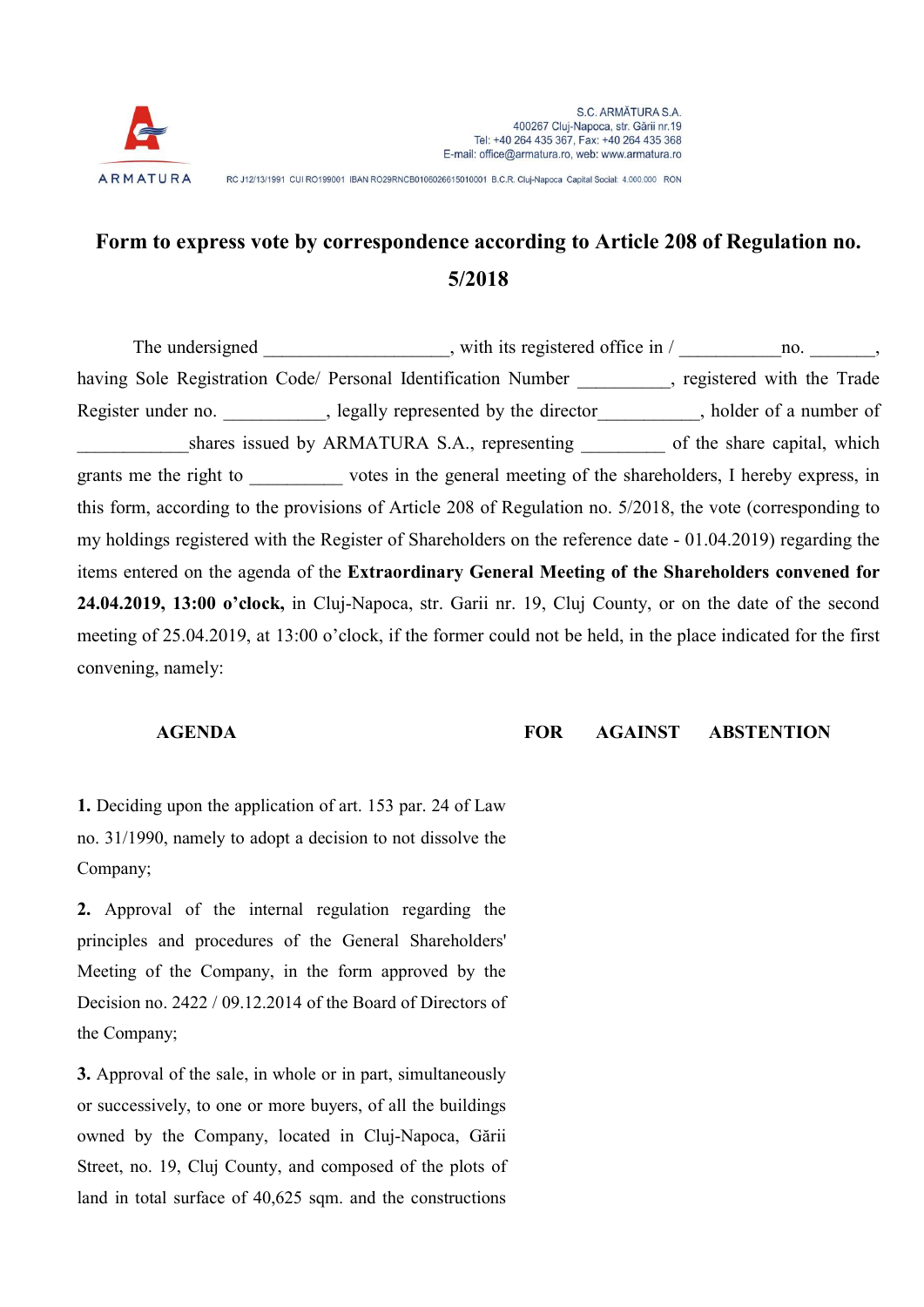

built therein, as follows: (i) plot of land in surface of 467 sqm. having cadastral no. 7449/2/1, 7448/1/1, 7442/2/1, 7448/3/1, 7447/1/1, 7447/2/1, 7446/2/1, 7455/2/1 and the Administrative Pavilion building having the cadastral no. 7449/2/1-C1, 7448/1/1-C1, 7442/2/1-C1, 7448/3/1-C1, 7447/1/1-C1, 7447/2/1-C1, 7446/2/1-C1, 7455/2/1-C1, registered in the Land Book no. 267531; (ii) plot of land in surface of 5.048 sqm., with cadastral no. 7449/2/2, 7448/1/2, 7442/2/2, 7448/3/2, 7447/1/2, 7447/2/2, 7446/2/2, 7455/2/2 and the constructions: - Metalworking hall C1 having the cadastral no. 7449/2/2, 7448/1/2, 7442/2/2, 7448/3/2, 7447/1/2, 7447/2/2, 7446/2/2, 7455/2/2/C1; - Technical and Social Annex C2 having the cadastral no. 7449/2/2, 7448/1/2, 7442/2/2, 7448/3/2, 7447/1/2, 7447/2/2, 7446/2/2, 7455/2/2/C2; - Gate Cabin C3 having the cadastral no. 7449/2/2, 7448/1/2, 7442/2/2, 7448/3/2, 7447/1/2, 7447/2/2, 7446/2/2, 7455/2/2/C3, registered in the Land Book no. 260736; (iii) plot of land in surface of 805 sqm. having the cadastral no. 7449/2/3, 7448/1/3, 7442/2/3, 7448/3/3, 7447/1/3, 7447/2/3, 7446/2/3, 7455/2/3, and the construction Warehouse C1 having the cadastral no. 7449/2/3, 7448/1/3, 7442/2/3, 7448/3/3, 7447/1/3, 7447/2/3, 7446/2/3, 7455/2/3-C1, registered in the Land Book no. 267535; (iv) plot of land in surface of 556 sqm. having the cadastral no. 7449/2/4, 7448/1/4, 7442/2/4, 7448/3/4, 7447/1/4, 7447/2/4, 7446/2/4, 7455/2/4, and the building Hall retail, cafeteria, offices - C1 with cadastral no. 7449/2/4, 7448/1/4, 7442/2/4, 7448/3/4, 7447/1/4, 7447/2/4 7446/2/4, 7455/2/4- C, registered in the Land Book no. 267518; (v) plot of land in surface of 502 sqm. having the cadastral no. 7449/2/5, 7448/1/5, 7442/2/5, 7448/3/5, 7447/1/5, 7447/2/5, 7446/2/5, 7455/2/5, and the Estacada construction, dye house dep. C1, having the cadastral no. 7449/2/5, 7448/1/5,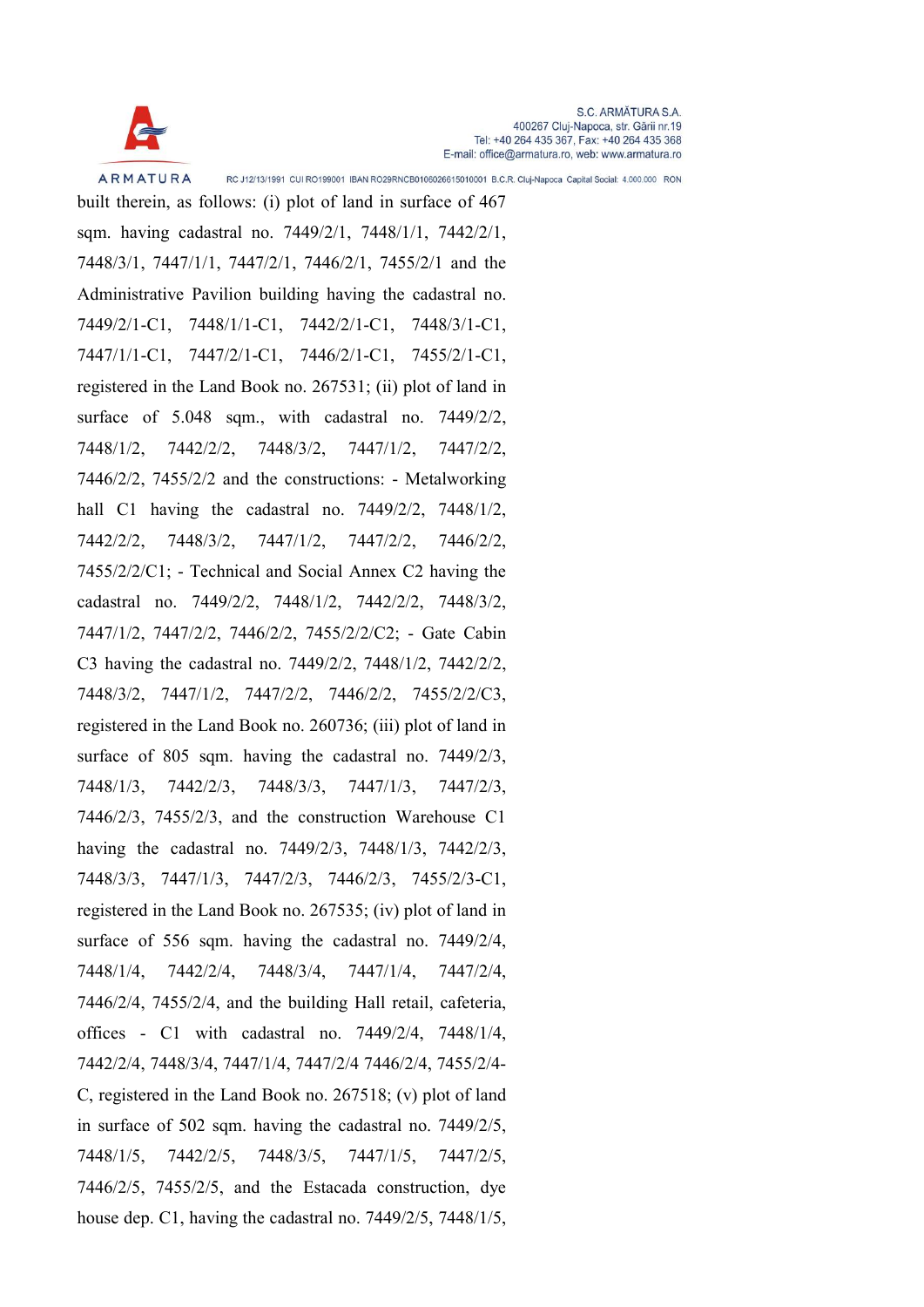

**ARMATURA** 

RC J12/13/1991 CUI RO199001 IBAN RO29RNCB0106026615010001 B.C.R. Cluj-Napoca Capital Social: 4.000.000 RON

7442/2/5, 7448/3/5, 7447/1/5, 7447/2/5, 7446/2/5, 7455/2/5-C, registered in the Land Book no. 267522; (vi) plot of land in surface of 7.309 sqm. having the cadastral no. 7449/2/6, 7448/1/6, 7442/2/6, 7448/3/6, 7447/1/6, 7447/2/6, 7446/2/6, 7455/2/6, and the constructions: - Casting hall C1 having the cadastral no. 7449/2/6, 7448/1/6, 7442/2/6, 7448/3/6, 7447/1/6, 7447/2/6, 7446/2/6, 7455/2/6-C1; - Administrative Building C2 having the cadastral no. 7449/2/6, 7448/1/6, 7442/2/6, 7448/3/6, 7447/1/6, 7447/2/6, 7446/2/6, 7455/2/6-C2, registered in the Land Book no. 267528 of Cluj-Napoca; (vii) plot of land in surface of 778 sqm. having the cadastral no. 7449/2/7, 7448/1/7, 7442/2/7, 7448/3/7, 7447/1/7, 7447/2/7, 7446/2/7, 7455/2/7, and the construction vehicle service Station – C1 having the cadastral no. 7449/2/7-C1, 7448/1/7-C1, 7442/2/7-C1, 7448/3/7-C1, 7447/1/7-C1, 7447/2/7-C1, 7446/2/7-C1, 7455/2/7-C1, registered in the Land Book no. 267520; (viii) plot of land in surface of 161 sqm. having the cadastral no. 7449/2/8, 7448/1/8, 7442/2/8, 7448/3/8, 7447/1/8, 7447/2/8, 7446/2/8, 7455/2/8, and the construction vehicle service Station and micro cafeteria having cadastral no. 7449/2/8, 7448/1/8, 7442/2/8, 7448/3/8, 7447/1/8, 7447/2/8, 7446/2/8, 7455/2/8-C1, registered in the Land Book no. 267537; (ix) plot of land in surface of 1.976 sqm. with cadastral no. 7449/2/9, 7448/1/9, 7442/2/9, 7448/3/9, 7447/1/9, 7447/2/9, 7446/2/9, 7455/2/9, and the construction Casting brass Hall, social annex C1 with cadastral no. 7449/2/9, 7448/1/9, 7442/2/9, 7448/3/9, 7447/1/9, 7447/2/9, 7446/2/9, 7455/2/9-C1, registered in the Land Book no. 267546; (x) plot of land in surface of 1.254 sqm. having the cadastral no. 7449/2/10, 7448/1/10, 7442/2/10, 7448/3/10, 7447/1/10, 7447/2/10, 7446/2/10, 7455/2/10 and constructions: - Vans Workshop C1 with cadastral no.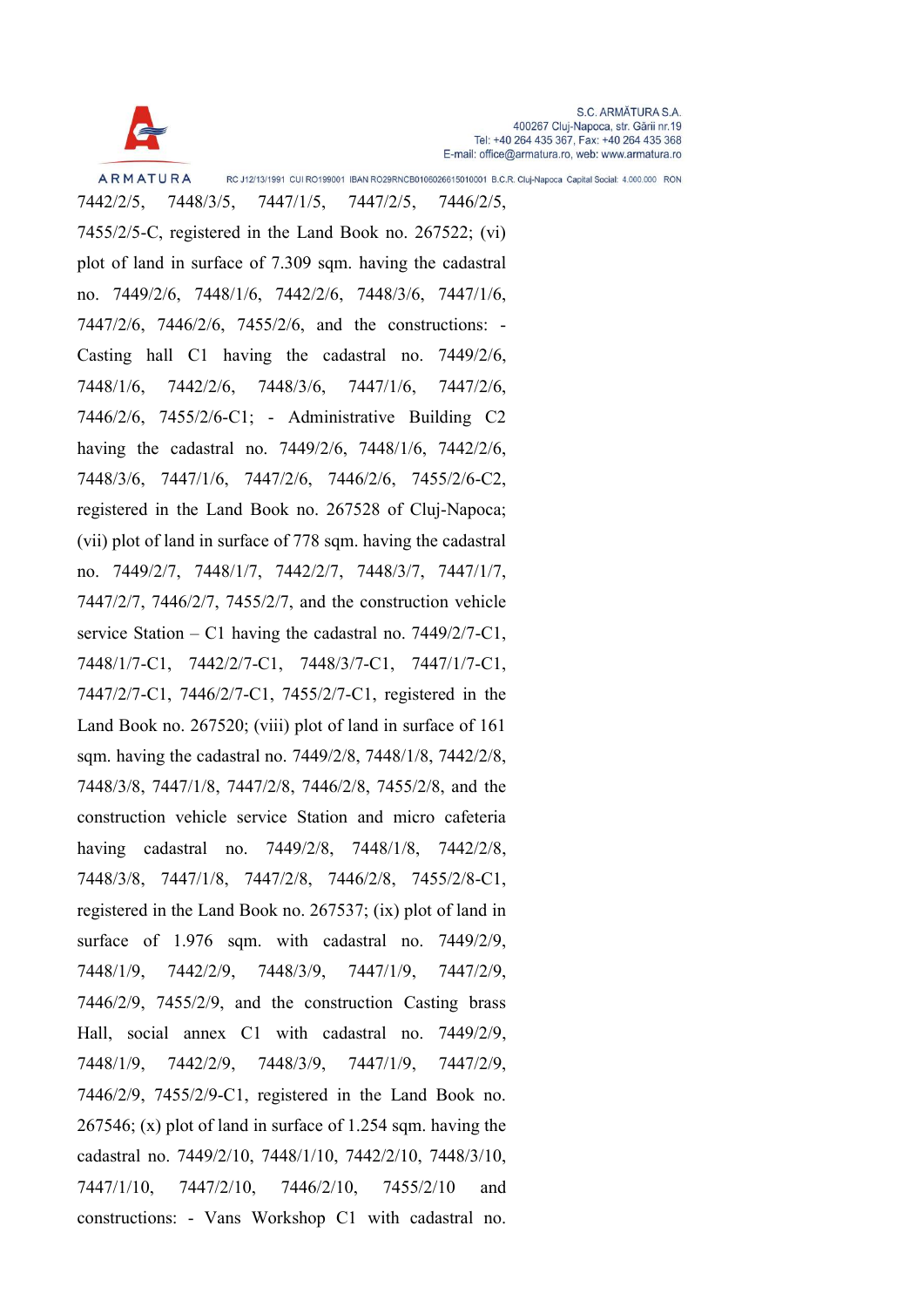

7449/2/10, 7448/1/10, 7442/2/10, 7448/3/10, 7447/1/10, 7447/2/10, 7446/2/10, 7455/2/10-C1, and - Heating installation, compressed air installation and acetylene installation –C2 having the cadastral no. 7449/2/10, 7448/1/10, 7442/2/10, 7448/3/10, 7447/1/10, 7447/2/10, 7446/2/10, 7455/2/10-C2, registered in the Land Book no. 267509; (xi) plot of land in surface of 284 sqm. having cadastral no. 7449/2/11, 7448/1/11, 7442/2/11, 7448/3/11, 7447/1/11, 7447/2/11, 7446/2/11, 7455/2/11, and the construction Storehouse and Heat Treatment Workshop C1 sqm having the cadastral no. 7449/2/11, 7448/1/11, 7442/2/11, 7448/3/11, 7447/1/11, 7447/2/11, 7446/2/11, 7455/2/11-C, registered in the Land Book no. 267543; (xii) plot of land in surface of 2.284 sqm. having the cadastral no. 7449/2/12, 7448/1/12, 7442/2/12, 7448/3/12, 7447/1/12, 7447/2/12, 7446/2/12, 7455/2/12, and the construction toolroom and maintenance Workshop - C1 having the cadastral no. 7449/2/12, 7448/1/12, 7442/2/12, 7448/3/12, 7447/1/12, 7447/2/12, 7446/2/12, 7455/2/12/C, registered in Land Book no. 267507; (xiii) plot of land with an area of 173 sqm. having the cadastral no. 7449/2/13, 7448/1/13, 7442/2/13, 7448/3/13, 7447/1/13, 7447/2/13, 7446/2/13, 7455/2/13, and the construction Building materials Storehouse C1 having the cadastral no. 7449/2/13-C1, 7448/1/13-C1, 7442/2/13-C1, 7448/3/13-C1, 7447/1/13-C1, 7447/2/13-C1, 7446/2/13-C1, 7455/2/13-C1, registered in the Land Book no. 267521; (xiv) plot of land in surface of 87 sqm. having the cadastral no. 7449/2/14, 7448/1/14, 7442/2/14, 7448/3/14, 7447/1/14, 7447/2/14, 7446/2/14, 7455/2/14 and the construction Trafo station C1 having the cadastral no. 7449/2/14, 7448/1/14, 7442/2/14, 7448/3/14, 7447/1/14, 7447/2/14, 7446/2/14, 7455/2/14/C, registered in the Land Book no. 267504, and (xv) plot of land in surface of 18.905 sqm. having the cadastral no. 7449/2/15,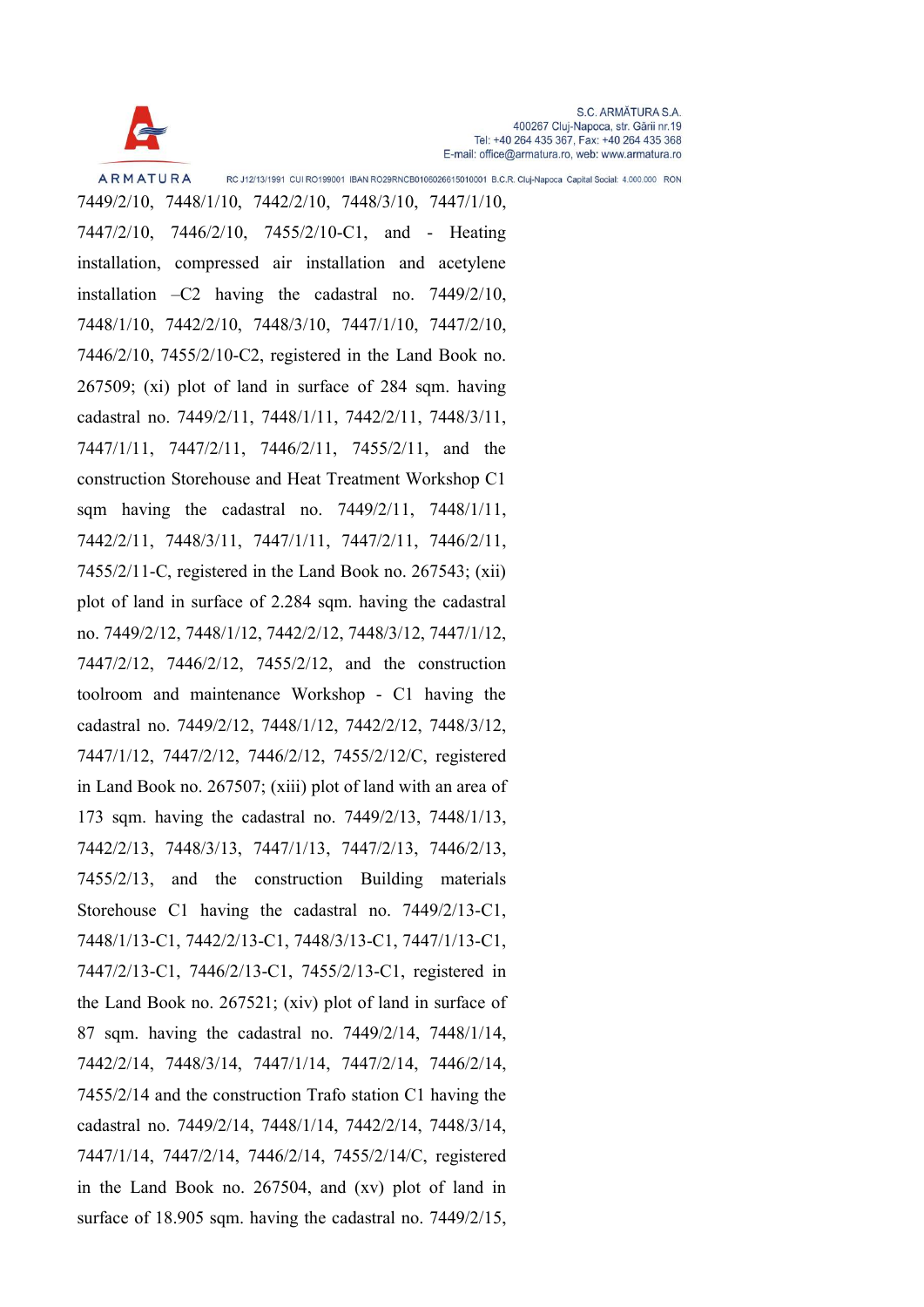

7448/1/15, 7442/2/15, 7448/3/15, 7447/1/15, 7447/2/15, 7446/2/15, 7455/2/15 and the constructions: - Cooling station, Oxygen storage –C1 having the cadastral no. 7449/2/15, 7448/1/15, 7442/2/15, 7448/3/15, 7447/1/15, 7447/2/15, 7446/2/15, 7455/2/15-C1; – Gas control station –C2 having the cadastral no. 7449/2/15, 7448/1/15, 7442/2/15, 7448/3/15, 7447/1/15, 7447/2/15, 7446/2/15, 7455/2/15-C2, and - water tower, neutralization station decanter -C3 having the cadastral no. 7449/2/15, 7448/1/15, 7442/2/15, 7448/3/15, 7447/1/15, 7447/2/15, 7446/2/15, 7455/2/15-C3, registered in the Land Book no. 267494, together with all the devices, improvements, installations, machines and equipment that are immobile assets by destination ("Property") for a total price of minimum EUR 5,000,000 (in LEI equivalent), in view to obtain the necessary funds for paying the Company's debts.

4. The empowerment of the Board of Directors and of the Chairman of the Board of Directors with full and unlimited powers to: (i) initiate and carry out any tender or other procedure for the identification of potential buyers for the Property; (ii) negotiate, agree and decide in the name and on behalf of the Company the terms and conditions of the sale of the Property, in whole or in part, simultaneously or successively, to one or more buyers, including the sale price [by observing the minimum total price of at least EUR 5,000,000 (in LEI equivalent)] of the Property and the way it will be paid by the buyer(s); (ii) sign, hand over and execute, in the name and on behalf of the Company, in authentic form and before the competent public notary, any promise of sale, pre-sale agreement and / or purchase sale agreement for the sale of the Property, in whole or in part, simultaneously or successively, to one or more buyers, as well as any other prior notice, deeds, documents or forms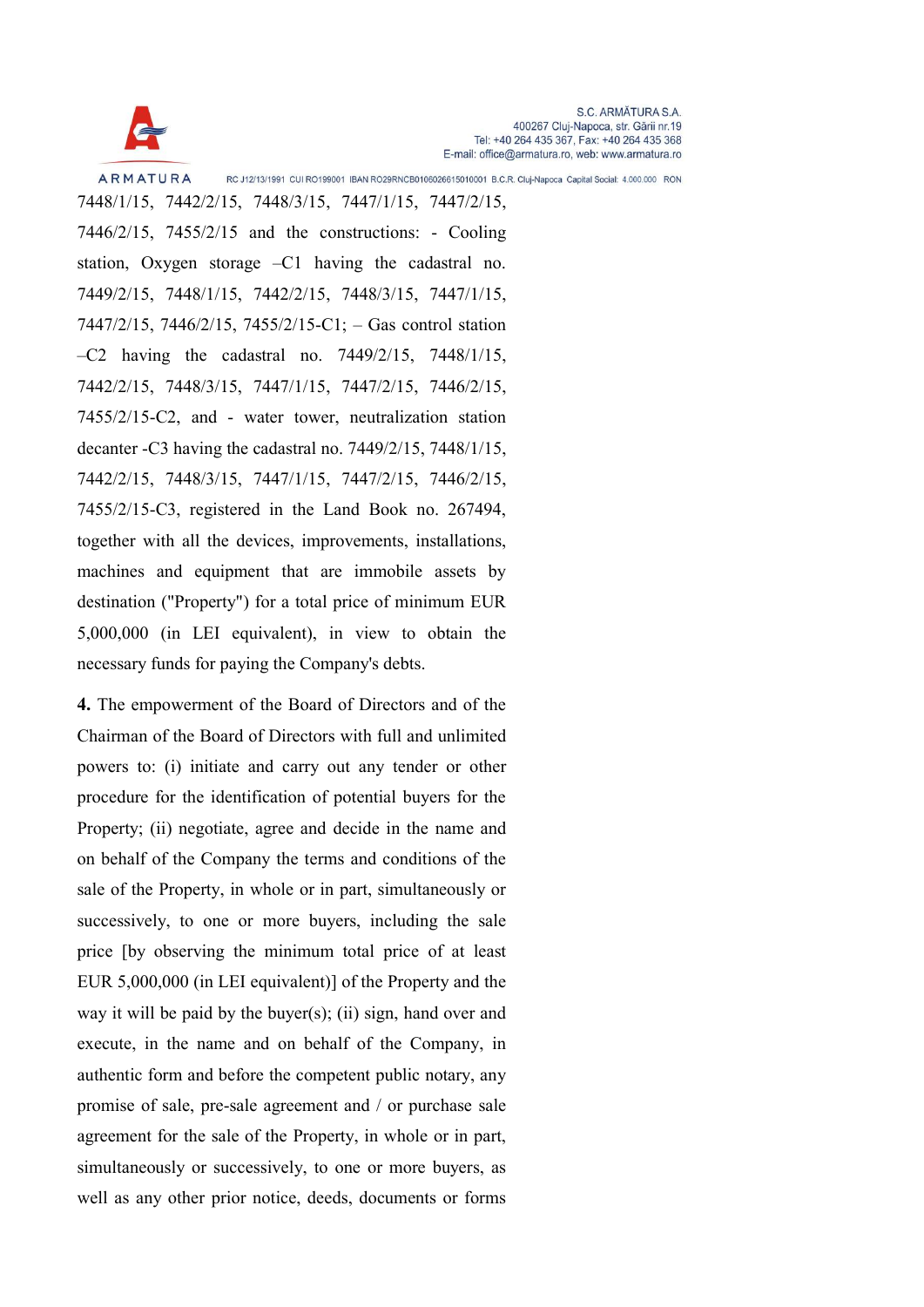

necessary or useful for the valid conclusion and execution of the sale agreement of the Property; (iv) to take, undertake and execute, in the name and on behalf of the Company, any decision necessary for the dismantling of the Property in view of its partial sale thereof and to sign, hand over and execute, in the name and on behalf of the Company, any documents, declarations, measurements, plans and cadastral documents, acts for the cadastral office and public records registration, and to represent in general the Company in front of all private/public persons/authorities, including the cadastral offices and public records offices, notaries and other officials, with a view to and in order to meet all the requirements and formalities required by the Romanian law for the dismantling the Property; (v) use the proceeds of the sale of the Property for the payment of the Company's debts, respectively the loan granted by the shareholder Herz Armaturen Ges.m.b.H. and any other arrears of the Company.

5. The empowerment of Dr Gerhard Glinzerer, with his domicile in Richard Strauss-Strasse 22, 1230 Vienna, Austria, Passport no. P 7367422, to sign on behalf of shareholders the EGMS decision and any other documents related thereto, and the mandating of Mr. Daniel Vladu, with his domicile in Cluj-Napoca, Turzii Street no. 113, CI KX 815578, PNC 1670629120653 to perform any act or formalities required by law for registration of the EGMS decision with the Cluj Trade Registry.

If any of the shareholders of the company will require the engagement of the liability of the directors, my vote is the following  $(for / against / abstain).$